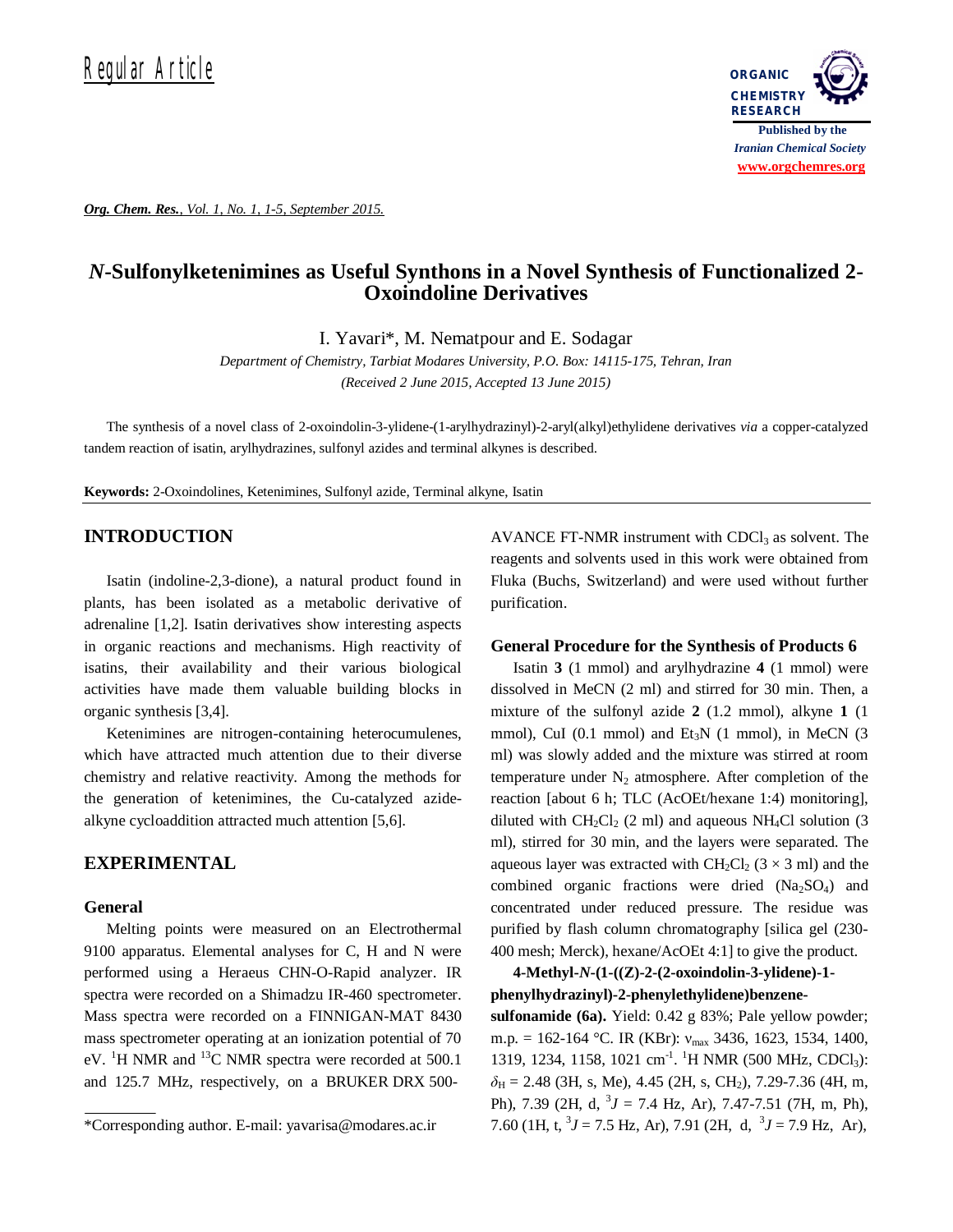7.98 (2H, d,  $3J = 7.9$  Hz, Ar), 9.01 (1H, s, NH). <sup>13</sup>C NMR (125.7 MHz, CDCl<sub>3</sub>):  $\delta$ <sub>C</sub> = 31.4 (Me), 42.2 (CH<sub>2</sub>), 122.6 (C), 127.5 (CH), 128.7 (2CH), 129.0 (2CH), 129.2 (CH), 129.3 (CH), 129.5 (CH), 130.7 (CH), 131.6 (2CH<sub>2</sub>), 131.9 (2CH2), 132.3 (2CH), 132.6 (2CH), 134.4 (CH), 134.5 (C), 140.3 (C), 142.1 (C), 144.6 (C), 147.2 (C), 152.1 (C), 155.5 (C), 164.7 (C). MS (EI, 70 eV):  $m/z$  (%) = 508 (M<sup>+</sup>, 2), 431 (10), 417 (16), 353 (19), 272 (23), 155 (100), 91 (70), 77 (54). Anal. calcd for  $C_{29}H_{24}N_4O_3S$  (508.16): C, 68.49; H, 4.76; N, 11.02%. Found: C, 68.99; H, 4.39; N, 11.22%.

#### *N***-(1-((Z)-2-(2-Oxoindolin-3-ylidene)-1-phenylhydrazinyl)-2-phenylethylidene)benzenesulfonamide**

**(6b).** Yield: 0.43 g 87%; Pale yellow powder; m.p.: 143-145 °C. IR (KBr): νmax 3430, 1633, 1504, 1405, 1329, 1222, 1156, 1018 cm<sup>-1</sup>. <sup>1</sup>H NMR (500 MHz, CDCl<sub>3</sub>):  $\delta_H = 4.48$  $(2H, s, CH_2), 7.01 (2H, d, \frac{3}{J} = 7.7 Hz, Ar), 7.21 (1H, t, \frac{3}{J} =$ 7.4 Hz, Ar), 7.29-7.35 (4H, m, Ph), 7.38 (1H, d, <sup>3</sup> *J* = 7.4 Hz, Ar), 7.40-7.44 (3H, m, Ph), 7.48-7.52 (4H, m, Ph), 7.64  $(1H, t, {}^{3}J = 7.5 \text{ Hz}, \text{Ar}), 7.93 (2H, t, {}^{3}J = 7.9 \text{ Hz}, \text{Ar}), 8.22$  $(1H, d, {}^{3}J = 7.9$  Hz, Ar), 9.51 (1H, s, NH). <sup>13</sup>C NMR (125.7) MHz, CDCl<sub>3</sub>):  $\delta_C = 44.8$  (CH<sub>2</sub>), 122.2 (C), 124.6 (CH), 128.0 (2CH), 128.1 (2CH), 129.0 (CH), 129.3 (CH), 129.6 (CH), 130.0 (2CH<sub>2</sub>), 130.9 (2CH<sub>2</sub>), 131.3 (CH), 132.4 (2CH), 132.8 (2CH), 134.5 (CH), 136.8 (CH), 140.1 (C), 141.6 (C), 145.6 (C), 148.2 (C), 153.5 (C), 157.2 (C), 161.5 (C). MS (EI, 70 eV):  $m/z$  (%) = 494 (M<sup>+</sup>, 3), 417 (6), 353 (10), 145 (24), 141 (100), 91 (48), 77 (50). Anal. Calcd. for  $C_{28}H_{22}N_{4}O_{3}S$  (494.14): C, 68.00; H, 4.48; N, 11.33%. Found: C, 68.32; H, 4.15; N, 11.38%.

#### *N***-(1-((Z)-2-(2-Oxoindolin-3-ylidene)-1-phenylhydrazinyl)-2-phenylethylidene)methanesulfonamide**

**(6c).** Yield: 0.34 g 79%; Pale yellow powder; m.p.: 122-125 °C. IR (KBr): νmax 3389, 1692, 1541, 1426, 1339, 1265, 1162, 1025 cm<sup>-1</sup>. <sup>1</sup>H NMR (500 MHz, CDCl<sub>3</sub>):  $\delta_H = 3.65$ (3H, s, Me), 4.45 (2H, s, CH2), 7.20-7.36 (6H, m, Ph), 7.47- 7.50 (5H, m, Ph), 7.61 (1H, t, <sup>3</sup>J = 7.5 Hz, Ar), 7.97 (2H, d,  ${}^{3}J$  = 7.9 Hz, Ar), 9.15 (1H, s, NH). <sup>13</sup>C NMR (125.7 MHz, CDCl<sub>3</sub>):  $\delta_C = 31.5$  (Me), 43.0 (CH<sub>2</sub>), 122.5 (C), 128.8 (2CH), 129.2 (CH), 129.3 (2CH), 129.4 (2CH), 132.5 (2CH), 133.2 (CH), 133.3 (CH), 134.1 (2CH), 134.4 (CH), 136.1 (C), 137.6 (C), 145.2 (C), 152.7 (C), 156.8 (C), 164.7 (C). MS (EI, 70 eV):  $m/z$  (%) = 432 (M<sup>+</sup>, 4), 355 (8), 353 (11), 287 (34), 245 (32), 91 (45), 78 (100), 77 (70). Anal. Calcd. For C<sub>23</sub>H<sub>20</sub>N<sub>4</sub>O<sub>3</sub>S (432.49): C, 63.87; H, 4.66; N,

12.95%. Found: C, 63.12; H, 4.80; N, 12.31%.

### **4-Methyl-***N***-(1-((Z)-1-(4-nitrophenyl)-2-(2-oxoindolin-3-ylidene)hydrazinyl)-2-phenylethylidene)**

**benzenesulfonamide (6d).** Yield: 0.43 g 78%; Pale yellow powder; m.p. = 188-190 °C. IR (KBr):  $v_{\text{max}}$  3339, 1625, 1530, 1489, 1329, 1276, 1188, 1001 cm<sup>-1</sup>. <sup>1</sup>H NMR (500 MHz, CDCl<sub>3</sub>):  $\delta_{\text{H}} = 2.40$  (3H, s, Me), 4.42 (2H, s, CH<sub>2</sub>), 6.92 (2H, d,  $3J = 7.5$  Hz, Ar), 7.28-7.34 (5H, m, Ph), 7.49-7.55 (6H, m, Ph), 7.83 (2H, d,  $3J = 7.5$  Hz, Ar), 8.01 (1H, d,  ${}^{3}J$  = 7.9 Hz, Ar), 8.22 (1H, d,  ${}^{3}J$  = 7.9 Hz, Ar), 9.42 (1H, s, NH). <sup>13</sup>C NMR (125.7 MHz, CDCl<sub>3</sub>):  $\delta_c = 31.0$  (Me), 42.9 (CH2), 122.4 (C), 127.9 (CH), 128.1 (2CH), 129.1 (2CH), 129.2 (CH), 129.4 (C), 129.8 (CH), 130.0 (CH), 131.9 (2CH<sub>2</sub>), 132.2 (2CH<sub>2</sub>), 133.3 (2CH), 133.9 (2CH), 134.9 (CH), 136.5 (C), 141.3 (C), 144.1 (C), 146.6 (C), 149.2 (C), 155.4 (C), 160.1 (C), 162.8 (C). MS (EI, 70 eV): *m/z* (%) = 553 (M<sup>+</sup> , 2), 462 (10), 431 (30), 398 (16), 155 (100), 145 (32), 91 (70), 77 (40). Anal. Calcd. for  $C_{29}H_{23}N_5O_5S$ (553.59): C, 62.92; H, 4.19; N, 12.65%. Found: C, 63.09; H, 4.70; N, 12.82%.

## *N***-(1-((Z)-1-(4-Nitrophenyl)-2-(2-oxoindolin-3 ylidene)hydrazinyl)-2-phenylethylidene)benzene-**

**sulfonamide (6e).** Yield: 0.41 g 76%; Pale yellow powder; m.p. = 179-181 °C. IR (KBr): ν<sub>max</sub> 3421, 1673, 1592, 1464, 1339, 1275, 1158, 1018 cm<sup>-1</sup>. <sup>1</sup>H NMR (500 MHz, CDCl<sub>3</sub>):  $\delta_H$  = 4.47 (2H, s, CH<sub>2</sub>), 6.99 (2H, d, <sup>3</sup>J = 7.7 Hz, Ar), 7.33  $(2H, d, {}^{3}J = 7.4 \text{ Hz}, \text{ Ar}), 7.49-7.58 \text{ (8H, m, Ph)}, 7.63 \text{ (1H, t, m, 1H)}$  ${}^{3}J = 7.4$  Hz, Ar), 7.95-8.03 (4H, m, Ph), 8.22 (1H, d,  ${}^{3}J =$ 7.9 Hz, Ar), 9.62 (1H, s, NH). <sup>13</sup>C NMR (125.7 MHz, CDCl<sub>3</sub>):  $\delta_C = 44.6$  (CH<sub>2</sub>), 122.4 (C), 124.8 (CH), 128.2 (2CH), 128.7 (2CH), 129.0 (CH), 129.5 (CH), 129.6 (CH), 130.2 (2CH<sub>2</sub>), 131.4 (2CH<sub>2</sub>), 131.9 (CH), 132.9 (2CH), 133.5 (2CH), 134.2 (CH), 138.7 (C), 140.6 (C), 144.9 (C), 145.3 (C), 148.2 (C), 157.1 (C), 159.1 (C), 162.4 (C). MS (EI, 70 eV):  $m/z$  (%) = 539 (M<sup>+</sup>, 2), 448 (6), 398 (10), 145 (18), 141 (100), 122 (48), 91 (64), 77 (52). Anal. Calcd. for  $C_{28}H_{21}N_5O_5S$  (539.13): C, 62.33; H, 3.92; N, 12.98%. Found: C, 62.13; H, 4.05; N, 12.87%.

## *N***-(1-((Z)-1-(4-Nitrophenyl)-2-(2-oxoindolin-3 ylidene)hydrazinyl)-2-phenylethylidene)methane-**

**sulfonamide (6f).** Yield: 0.35 g 73%; Pale yellow powder; m.p. = 150-153 °C. IR (KBr): ν<sub>max</sub> 3408, 1672, 1544, 1439, 1333, 1256, 1160, 1020 cm<sup>-1</sup>. <sup>1</sup>H NMR (500 MHz, CDCl<sub>3</sub>):  $\delta_H$  = 3.11 (3H, s, Me), 4.50 (2H, s, CH<sub>2</sub>), 6.91 (2H, d, <sup>3</sup>J =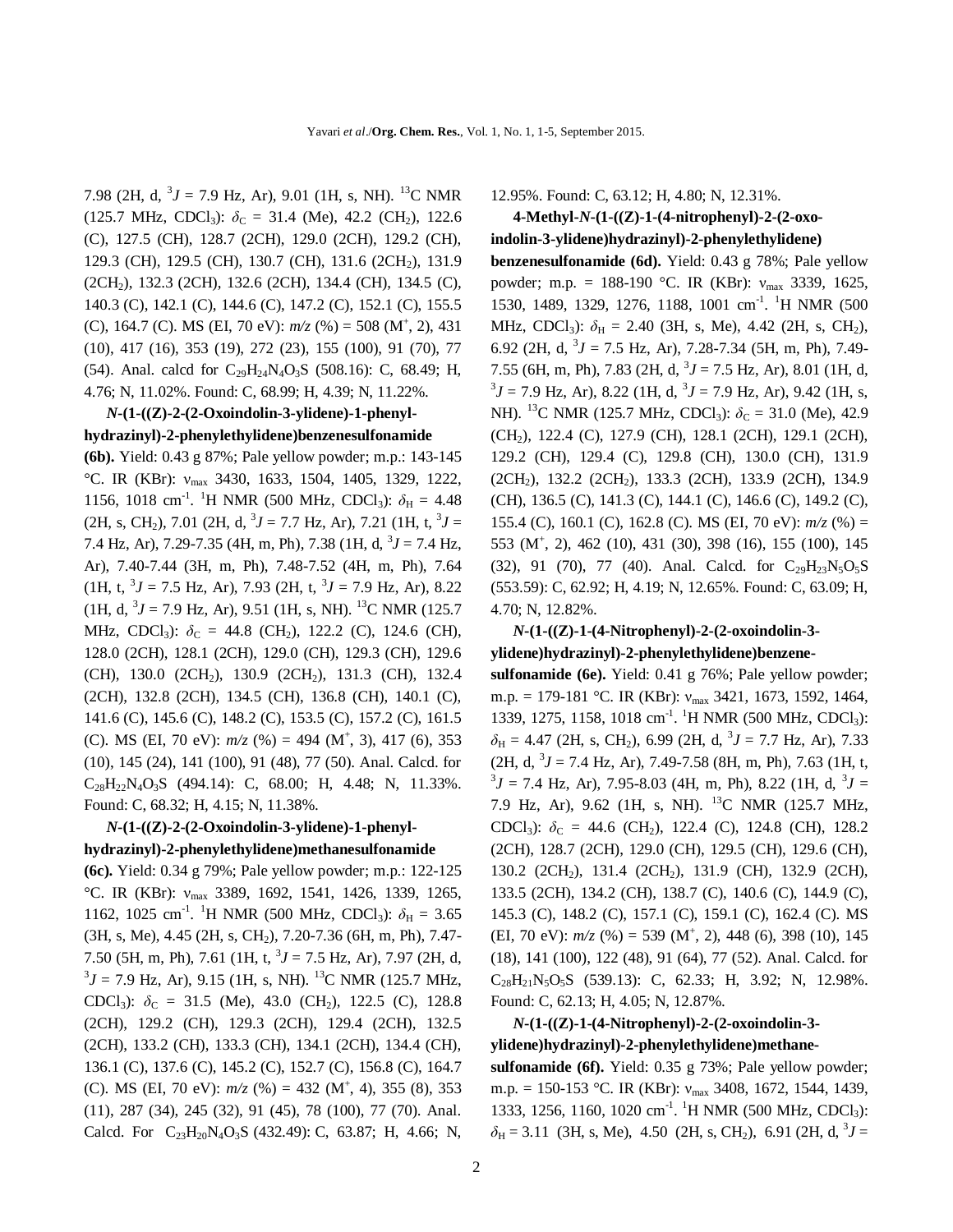7.9 Hz, Ar), 7.22-7.26 (3H, m, Ph), 7.31 (2H, d, <sup>3</sup> *J* = 7.9 Hz, Ar), 7.38 (2H, t,  ${}^{3}J = 7.9$  Hz, Ar), 7.41 (2H, d,  ${}^{3}J = 7.5$  Hz, Ar), 7.80 (1H, d,  $3J = 7.9$  Hz, Ar), 8.02 (1H, d,  $3J = 7.9$  Hz, Ar), 9.07 (1H, s, NH). <sup>13</sup>C NMR (125.7 MHz, CDCl<sub>3</sub>):  $\delta_c$  = 31.3 (Me), 43.9 (CH2), 123.4 (C), 128.5 (2CH), 129.0 (CH), 129.2 (2CH), 129.3 (2CH), 132.9 (2CH), 133.8 (CH), 134.3 (CH), 134.9 (2CH), 135.8 (C), 136.1 (C), 138.8 (C), 145.2 (C), 152.9 (C), 156.0 (C), 164.4 (C). MS (EI, 70 eV): *m/z*  $(\%) = 477 \, (M^+, 4), 398 \, (9), 386 \, (11), 355 \, (21), 145 \, (34), 91$ (41), 78 (100), 77 (70). Anal. Calcd. for  $C_{23}H_{19}N_5O_5S$ (477.11): C, 57.85; H, 4.01; N, 14.67%. Found: C, 57.12; H, 4.45; N, 14.17%.

**4-Methyl-***N***-(1-((Z)-2-(2-oxoindolin-3-ylidene)-1 phenylhydrazinyl)hexylidene)benzenesulfonamide (6g).**  Yield: 0.34 g 69%; Pale yellow oil; IR (KBr):  $v_{\text{max}}$  3332, 1685, 1577, 1489, 1320, 1273, 1138, 1032 cm<sup>-1</sup>. <sup>1</sup>H NMR  $(500 \text{ MHz}, \text{CDCl}_3)$ :  $\delta_{\text{H}} = 0.92 \text{ (3H, t, }^3 J = 6.8 \text{ Hz, Me})$ , 1.32-1.37 (2H, m, CH2), 1.41-1.47 (2H, m, CH2), 2.07-2.10 (2H, m, CH<sub>2</sub>), 2.40 (3H, s, Me), 2.92 (2H, t,  ${}^{3}J = 6.8$  Hz, CH<sub>2</sub>), 7.16 (2H, d,  ${}^{3}J = 7.5$  Hz, Ar), 7.23 (1H, t,  ${}^{3}J = 7.5$  Hz, Ar), 7.31 (2H, t,  ${}^{3}J = 7.5$  Hz, Ar), 7.37 (2H, d,  ${}^{3}J = 7.5$  Hz, Ar), 7.42-7.46 (2H, m, Ph), 7.57 (2H, d, <sup>3</sup>J = 7.5 Hz, Ar), 8.07  $(1H, d, {}^{3}J = 7.9$  Hz, Ar), 8.26  $(1H, d, {}^{3}J = 7.9$  Hz, Ar), 9.01 (1H, s, NH). <sup>13</sup>C NMR (125.7 MHz, CDCl<sub>3</sub>):  $\delta_c = 13.4$ (Me), 17.1 (CH<sub>2</sub>), 21.4 (CH<sub>2</sub>), 21.5 (CH<sub>2</sub>), 30.0 (Me), 38.2 (CH2), 126.4 (CH), 127.1 (2CH), 127.9 (2CH), 128.0 (CH), 128.4 (C), 129.0 (CH), 130.2 (CH), 131.4 (2CH), 133.9 (2CH), 134.9 (CH), 141.2 (C), 143.0 (C), 145.5 (C), 147.3 (C), 155.4 (C), 159.6 (C), 161.5 (C). MS (EI, 70 eV): *m/z*  $(\%) = 488 \ (M^+, 1), 417 \ (7), 343 \ (20), 155 \ (100), 145 \ (22),$ 91 (70), 77 (41), 71 (55). Anal. calcd for  $C_{27}H_{28}N_4O_3S$ (488.19): C, 66.37; H, 5.78; N, 11.47%. Found: C, 66.19; H, 5.90; N, 11.16%.

*N***-(1-((Z)-2-(2-Oxoindolin-3-ylidene)-1-phenylhydrazinyl)hexylidene)methanesulfonamide (6h).** Yield: 0.27 g 65%; Pale yellow oil; IR (KBr): νmax 3338, 1683, 1587, 1480, 1321, 1289, 1136, 1030 cm<sup>-1</sup>. <sup>1</sup>H NMR (500 MHz, CDCl<sub>3</sub>):  $\delta_H = 0.94$  (3H, t,  ${}^3J = 6.8$  Hz, Me), 1.33-1.36 (2H, m, CH<sub>2</sub>), 1.40-1.46 (2H, m, CH<sub>2</sub>), 2.04-2.07 (2H, m, CH<sub>2</sub>), 2.90 (2H, t,  ${}^{3}J = 6.8$  Hz, CH<sub>2</sub>), 3.61 (3H, s, Me), 7.17  $(2H, d, {}^{3}J = 7.5 \text{ Hz}, \text{Ar}), 7.25 (1H, t, {}^{3}J = 7.5 \text{ Hz}, \text{Ar}), 7.34$  $(2H, t, {}^{3}J = 7.5 \text{ Hz}, \text{Ar}), 7.55 (1H, t, {}^{3}J = 7.5 \text{ Hz}, \text{Ar}), 7.64$  $(1H, t, {}^{3}J = 7.5 \text{ Hz}, \text{Ar}), 8.03 (1H, d, {}^{3}J = 7.9 \text{ Hz}, \text{Ar}), 8.27$  $(1H, d, {}^{3}J = 7.9 \text{ Hz}, \text{Ar}), 9.18 (1H, s, NH).$ <sup>13</sup>C NMR (125.7)

MHz, CDCl<sub>3</sub>):  $\delta_C = 13.2$  (Me), 17.7 (CH<sub>2</sub>), 22.7 (CH<sub>2</sub>), 23.0 (CH<sub>2</sub>), 30.8 (Me), 38.5 (CH<sub>2</sub>), 126.9 (CH), 127.9 (2CH), 128.0 (2CH), 129.2 (CH), 130.5 (CH), 131.9 (CH), 132.0 (C), 134.8 (CH), 145.7 (C), 147.3 (C), 155.2 (C), 159.5 (C), 164.7 (C). MS (EI, 70 eV):  $m/z$  (%) = 412 (M<sup>+</sup>, 3), 341 (9), 333 (17), 267 (25), 145 (44), 78 (100), 71 (49). Anal. Calcd. for  $C_{21}H_{24}N_{4}O_{3}S$  (412.16): C, 61.14; H, 5.86; N, 13.58 %. Found: C, 61.32; H, 5.97; N, 13.03%.

#### **RESULTS AND DISCUSSION**

The formation of ketenimine intermediates from terminal alkynes and sulfonyl azides, in the presence of copper catalysts has encouraged us to trap these intermediates using nucleophilic addition reactions [7-9]. Herein, we report an efficient procedures for the synthesis of 2-oxoindolin-3-ylidene-(1-arylhydrazinyl)-2 aryl(alkyl)ethylidene derivatives **6** containing a sulfonamide group *via* the Cu-catalyzed four-component tandem reaction of terminal alkyne **1**, sulfonyl azides **2**, isatin (**3**) and arylhydrazines (**4**), in moderate to good yields (Table 1).

Initially, phenylacetylene (**1a**), *p*-toluenesulfonyl azide (**2a**), isatin (**3**) and phenylhydrazine (**4a**), were selected as the model substrates. Several catalysts such as CuI, CuCl, CuBr and copper powder were tested with CuI giving the best results. Among several solvents screened, MeCN was the best. When the reaction was performed in MeCN in the presence of 1 equiv. of triethylamine at room temperature for six hours, it was found that the desired product **6a** was obtained in 83% yield (Table 1). Thus, the optimized reaction conditions used were 10 mol% of CuI, 1 mmol of alkyne, 1.2 mmol of sulfonyl azide, 1 mmol of phenylhydrazine and 1 mmol of isatin in MeCN at room temperature.

Phenylacetylene readily participates in the coupling to furnish products **6a-f** in good yields (Table 1). Aliphatic acetylenes served as low yielding substrates compared to phenylacetylene. Aromatic and aliphatic sulfonyl azides reacted efficiently.

Structures of products **6a-h** were assigned by IR, <sup>1</sup>H NMR,  $^{13}$ C NMR, and mass spectral data. The <sup>1</sup>H NMR spectrum of **6a** exhibited three singlets for methyl (2.48 ppm), methylene (4.45 ppm) and NH (9.01 ppm) protons, along with characteristic multiplets for the aromatic protons.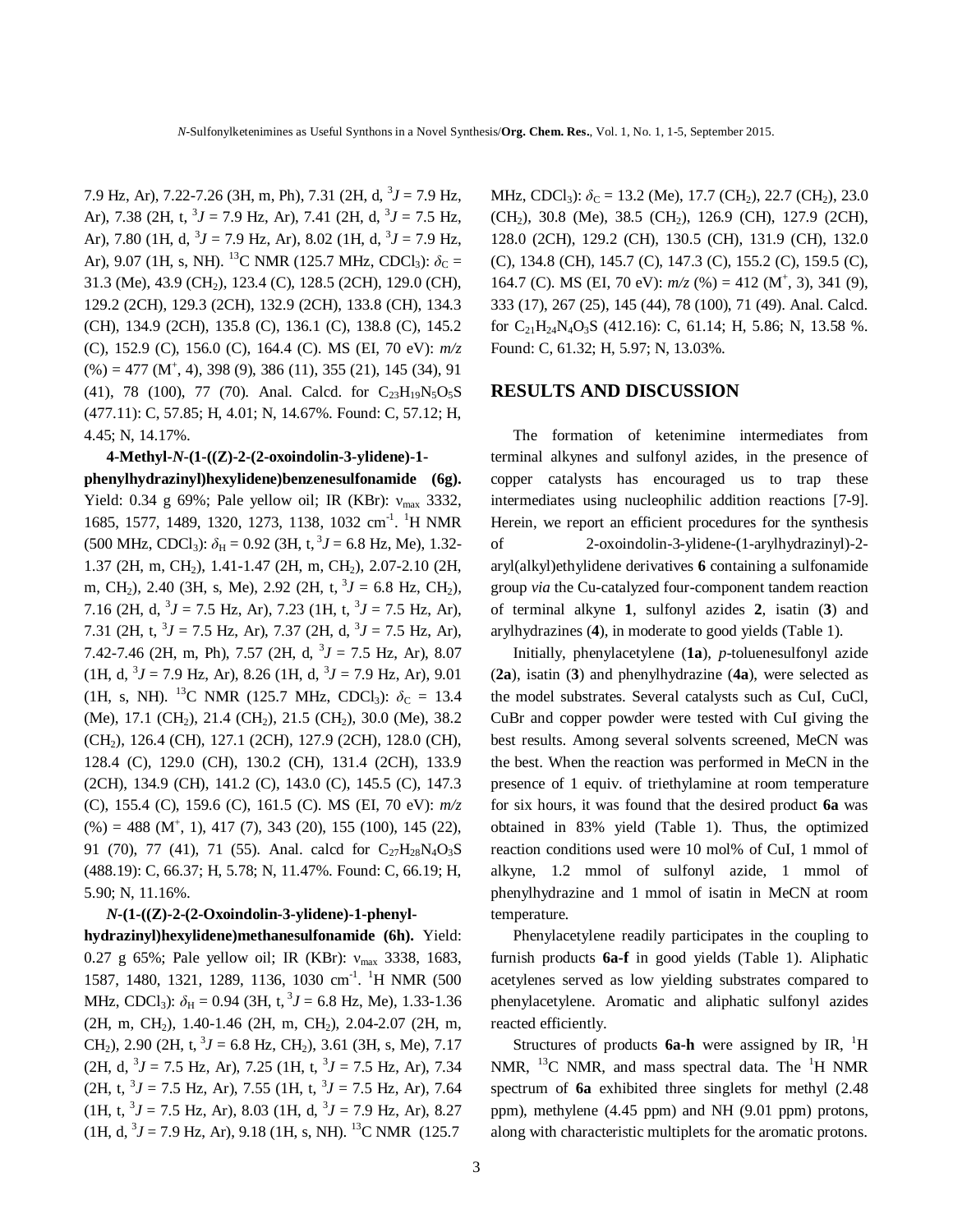Yavari *et al*./**Org. Chem. Res.**, Vol. 1, No. 1, 1-5, September 2015.



 **Table1.** Synthesis of Compounds **6a-h**

*Scheme 1.* A plausible mechanism for the formation of products **6**

6

The <sup>13</sup>C NMR spectrum of **6a** exhibits 23 signals in agreement with the proposed structure. The mass spectrum of **6a** displayed the molecular ion peak at *m*/*z* = 508. The NMR spectra of compounds **6b-h** are similar to those of **6a**, except for the substituents, which showed characteristic signals in the appropriate regions of the spectra.

10

A plausible mechanism for the formation of products **6**  is given in Scheme 1. The yellow copper acetylide **7**, formed from **1** and CuI, is converted to ketenimine **10** by well-documented transformations [10-12]. Intermediate **10** undergoes nucleophilic addition reaction with **5**, generated *in situ* from **3** and **4**, to give product **6**.

In conclusion, we have developed a multicomponent protocol for the synthesis of a novel class of 2-oxoindolin-3 ylidene-(1-arylhydrazinyl)-2-aryl(alkyl)ethylidene derivatives *via* a Cu-catalyzed tandem reaction of isatin,